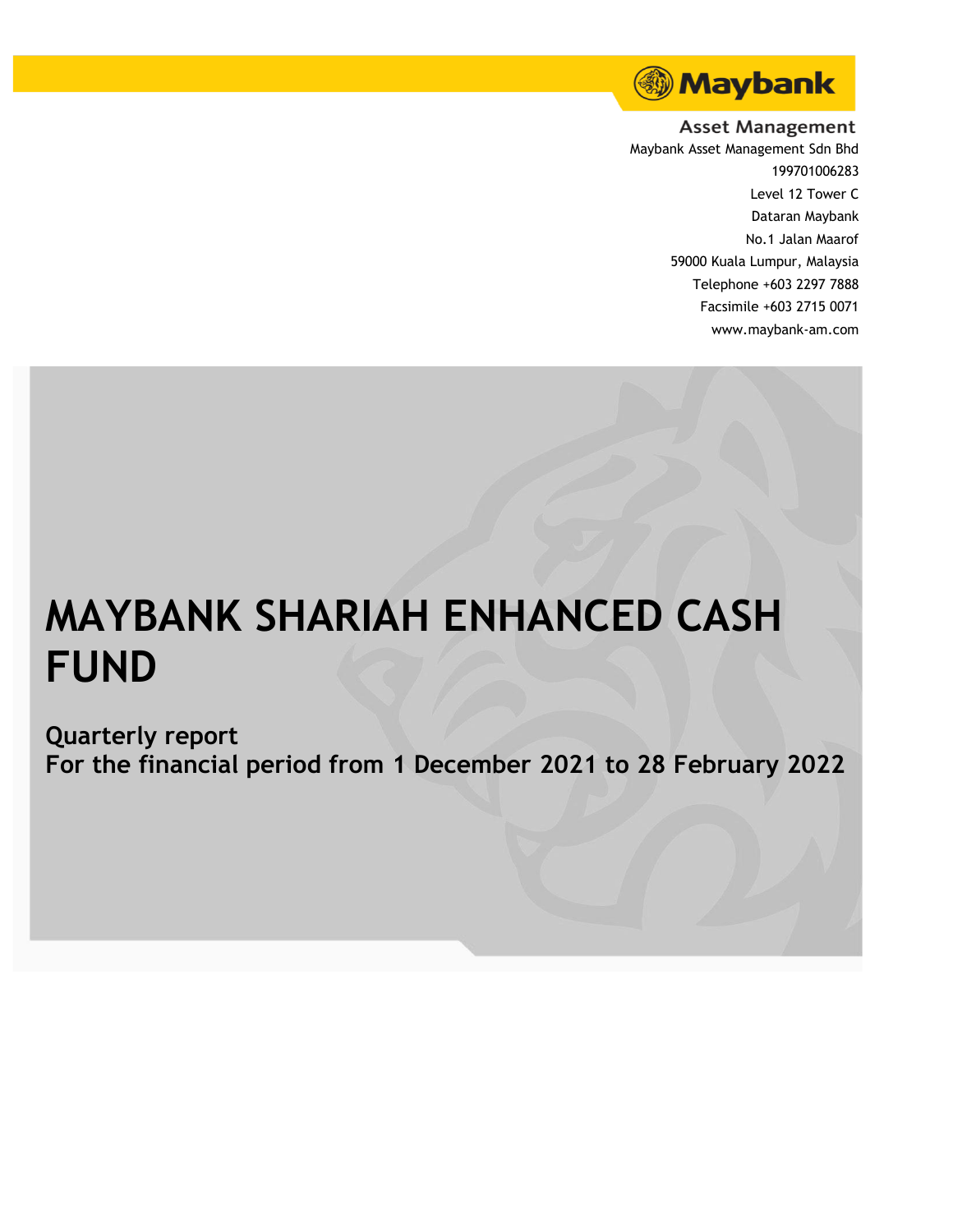## **CORPORATE INFORMATION**

#### **MANAGER**

Maybank Asset Management Sdn Bhd (199701006283) (421779-M)

## **BUSINESS OFFICE**

Level 12 Tower C Dataran Maybank No.1 Jalan Maarof 59000 Kuala Lumpur, Malaysia Telephone +603 2297 7888 Facsimile +603 2715 0071 www.maybank-am.com

## **EXTERNAL INVESTMENT MANAGER**

Maybank Islamic Asset Management Sdn Bhd (201301012623) (1042461-K) Level 12, Tower C, Dataran Maybank No. 1 Jalan Maarof 59000 Kuala Lumpur Tel. No.: 03 – 2297 7888 Fax No.: 03 – 2711 8588

# **TRUSTEE**

AmanahRaya Trustees Berhad (200701008892) (766894-T) Tingkat 14, Wisma AmanahRaya No. 2 Jalan Ampang 50508 Kuala Lumpur No. Tel: 03-2036 5129/5000 No. Fax: 03-2072 0321 Website: www.artrustees.my

## **SHARIAH ADVISER**

Maybank Islamic Berhad (200701029411) (78435-M) Level 10, Tower A, Dataran Maybank No.1 Jalan Maarof 59000 Kuala Lumpur Telephone +603 2297 2001 Facsimile +603 2297 2002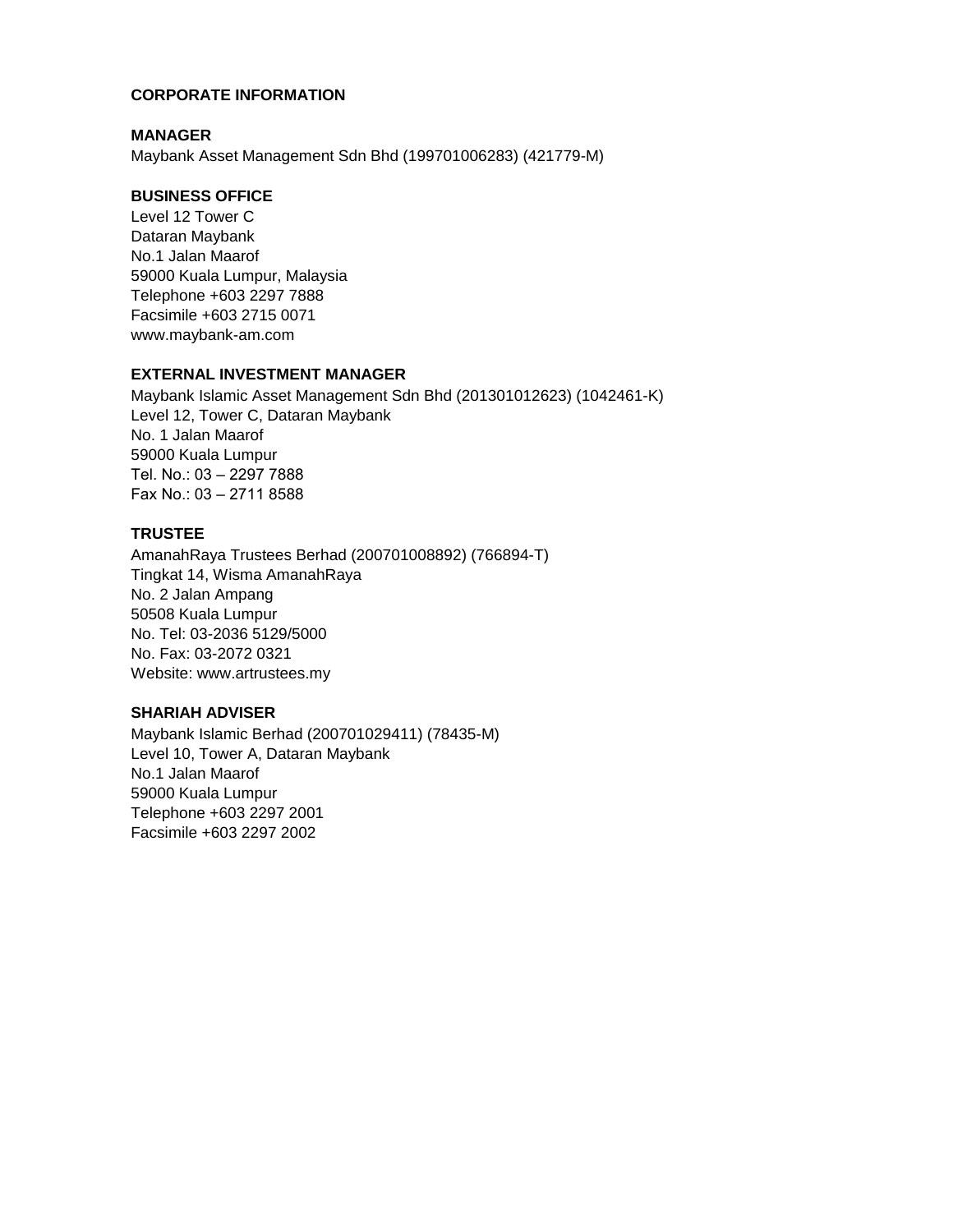| <b>CONTENT</b>                              | <b>PAGE</b> |
|---------------------------------------------|-------------|
| Manager's report                            | $1 - 4$     |
| Report of the Shariah Adviser               | 5           |
| Unaudited statement of comprehensive income | 6           |
| Unaudited statement of financial position   | 7           |
| Unaudited statement of changes in equity    | 8           |
| Unaudited statement of cash flows           | 9           |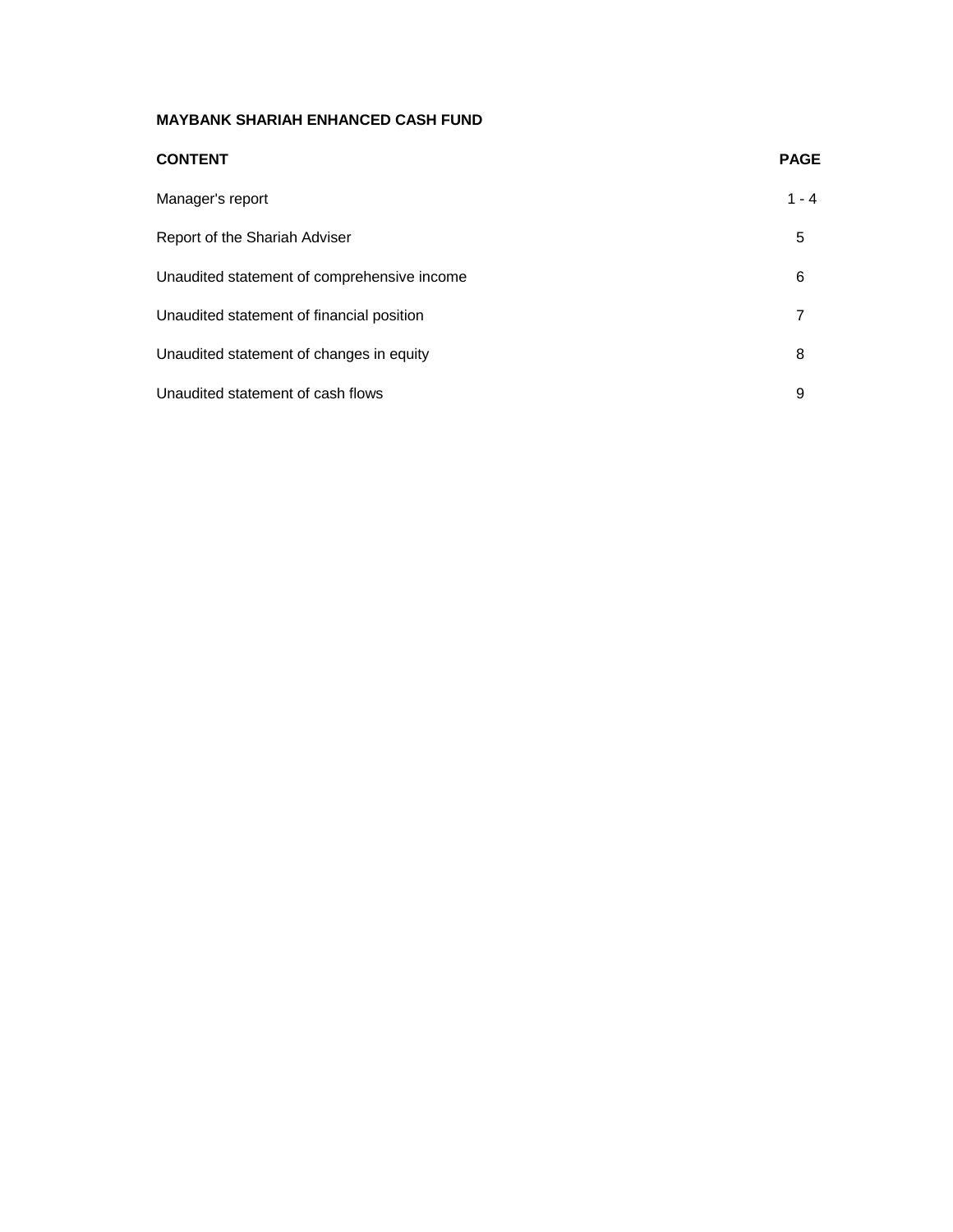## **Manager's report For the financial period from 1 December 2021 to 28 February 2022**

## **A. Fund Information**

- **1. Name of Fund** Maybank Shariah Enhanced Cash Fund (the "Fund")
- **2. Type of Fund** Income
- **3. Category of Fund** Wholesale money market fund
- **4. Duration of Fund** The Fund is an open-ended fund.
- **5. Fund launch date** 24 November 2008

## **6. Fund's investment objective**

The Fund is a short-term money market fund that invests in instruments which generate profit income. The Fund aims to provide liquidity (T+1)\* and regular income, while maintaining capital stability by investing in instruments that comply with the Shariah principles.

Note:

\*

T is the day where a request/application to redeem is received by the Manager, before the cutoff time.

#### **7. Fund distribution policy**

Distribution will be made on a monthly basis, subject to availability of income.

# **8. Fund's performance benchmark**

Maybank Islamic overnight deposit rate.

# **9. The Fund's investment policy and principal investment strategy**

The Fund seeks to invest up to 100% of its Net Asset Value ("NAV") in short-term Shariahcompliant money market instruments including Shariah-compliant fixed deposits.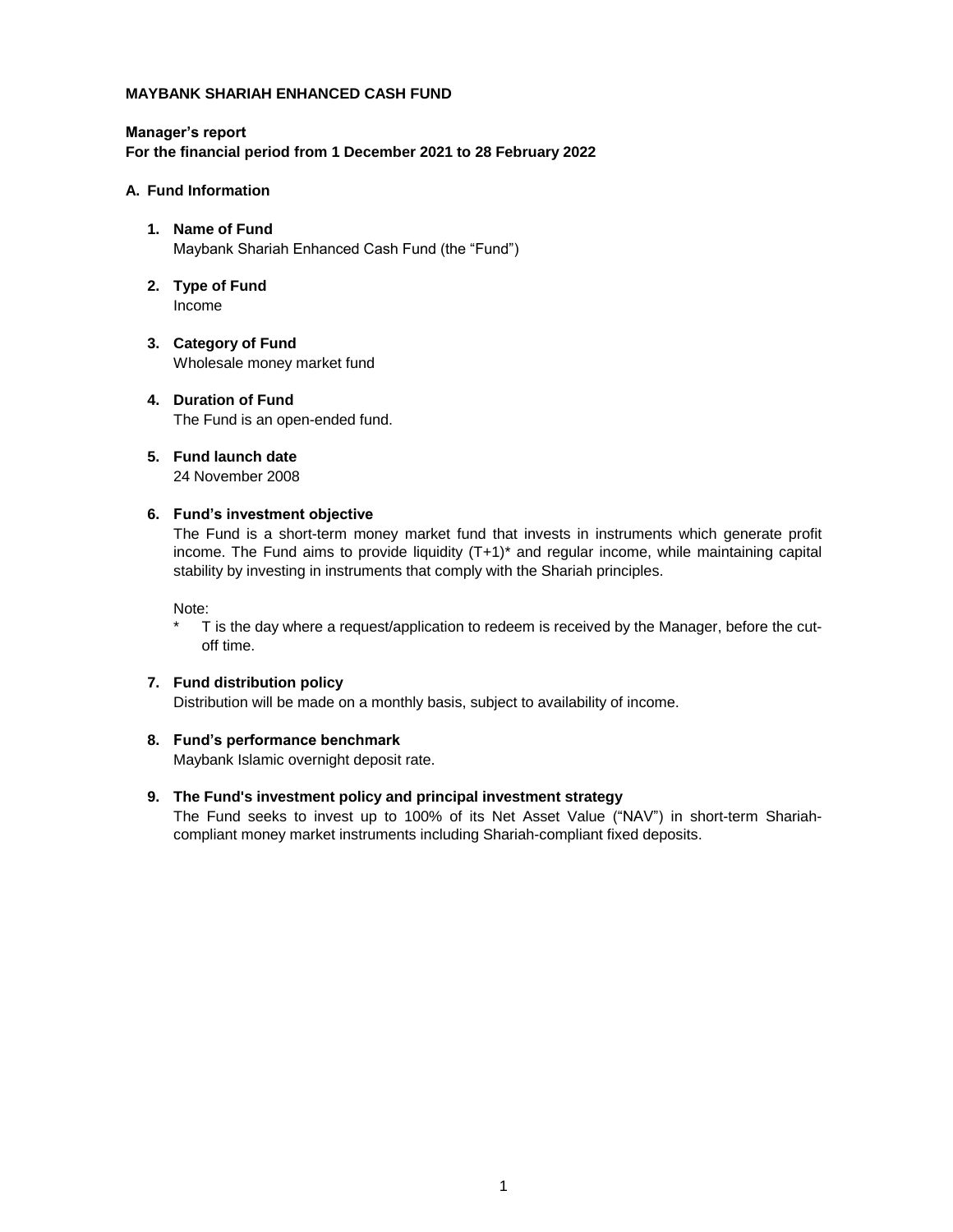#### **Manager's report**

**For the financial period from 1 December 2021 to 28 February 2022 (cont'd)**

#### **B. Performance Review**

Returns of the Fund and its benchmark for the financial period from 1 December 2021 to 28 February 2022 are as follows:

| <b>Period</b>                       | The Fund | <b>Benchmark</b> |
|-------------------------------------|----------|------------------|
|                                     | %        | %                |
| 1 December 2021 to 28 February 2022 | 0.26     | 0.06             |

Performance of the Fund for the financial period from 1 December 2021 to 28 February 2022:



*Source: Novagni Analytics and Advisory Sdn Bhd, as at 28 February 2022*

*Investors are reminded that past performance of the Fund is not necessarily indicative of its future performance and that unit prices and investment returns may fluctuate.*

The outperformance was mainly due to better returns from its deposits with selective financial institutions.

#### **C. Market Review**

Overnight Policy Rate ("OPR") was kept unchanged at 1.75% in the last Monetary Policy Committee ("MPC") meeting held in early March 2022 as it continued to cite recovery in global economy. Despite recent moderation in economic activity due to the Omicron-driven Coronavirus Disease 2019 ("COVID-19") resurgences, the overall recovery trajectory is viewed to remain on track. The MPC statement sounded neutral, little changed from January 2022, except with the addition of the Russia-Ukraine conflict which is said to be the key risk to global growth and trade prospects, commodity prices and financial market conditions.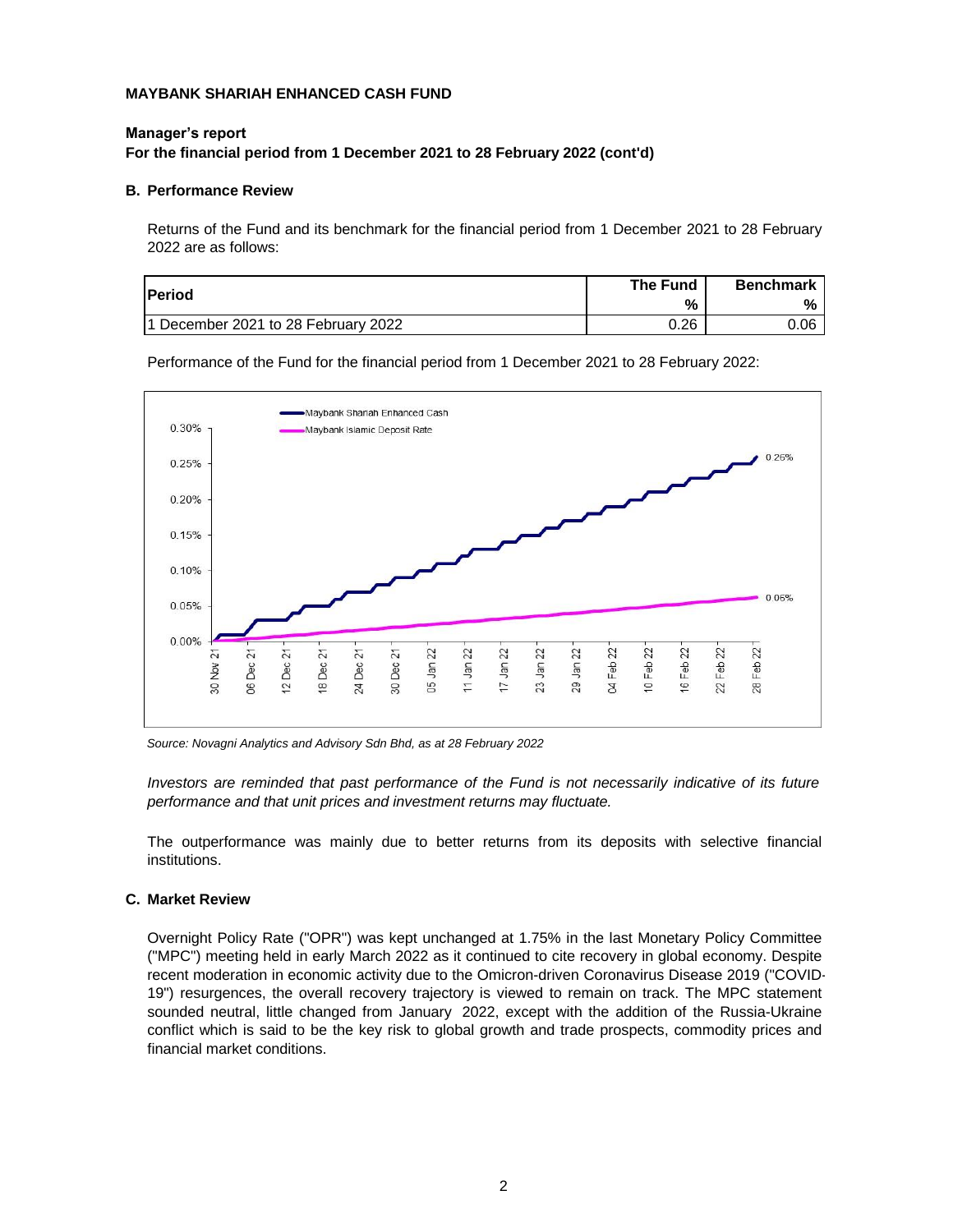#### **Manager's report For the financial period from 1 December 2021 to 28 February 2022 (cont'd)**

#### **D. Market Outlook**

BNM projects headline inflation in 2022 to remain moderate as the base effect from fuel inflation continues to dissipate. Core inflation is expected to be modest, with upside risk partly contained by the continued slack in the economy and labour market. Inflation outlook continues to be subject to global commodity price developments amid risks from prolonged supply-related disruptions. Our in-house view is maintained at a one OPR hike expectation in 2022. Moving forward, to look out for Bank Negara Malaysia's ("BNM") annual report on 30 March 2022 where it will refresh its key macro indicators. The next MPC meeting is scheduled in mid-May 2022.

The Federal Reserve ("Fed") dot plot in March 2022 was hawkish, indicating 7 hikes for 2022, up from the 5 hikes in the previous meeting. The Federal Open Market Committee ("FOMC") projects Growth Domestic Product ("GDP") growth to slow only in 2022 but not 2023 and 2024 despite more aggressive tightening path.

#### **E. Investment Strategies**

The Manager monitors the liquidity requirements closely in order to place money market deposits in appropriate tenures which will satisfy the liquidity requirements and also position of the Fund to capitalise on any profit rate movement. The Manager also actively looks for products from licensed financial institutions that provide better yields. Hence, the Manager has resorted to maintain the deposit placement on short tenure basis to cater possibility of redemption from investor in the nearest future.

#### **F. Asset Allocation**

As at 28 February 2022, 100% of the NAV of the Fund was invested in cash at bank and Shariahcompliant deposits with licensed Islamic financial institutions.

#### **G. NAV as at 28 February 2022**

Below is the summary of the NAV of the Fund:

|                             | 28.02.2022 | 30.11.2021 | Changes (%) |
|-----------------------------|------------|------------|-------------|
| INAV (RM)                   | 98.294.189 | 80.673.790 | 21.84       |
| Units in circulation (unit) | 98.214.362 | 80,545,802 | 21.94       |
| NAV per unit (RM)           | 1.0008     | 1.0016     | (0.08)      |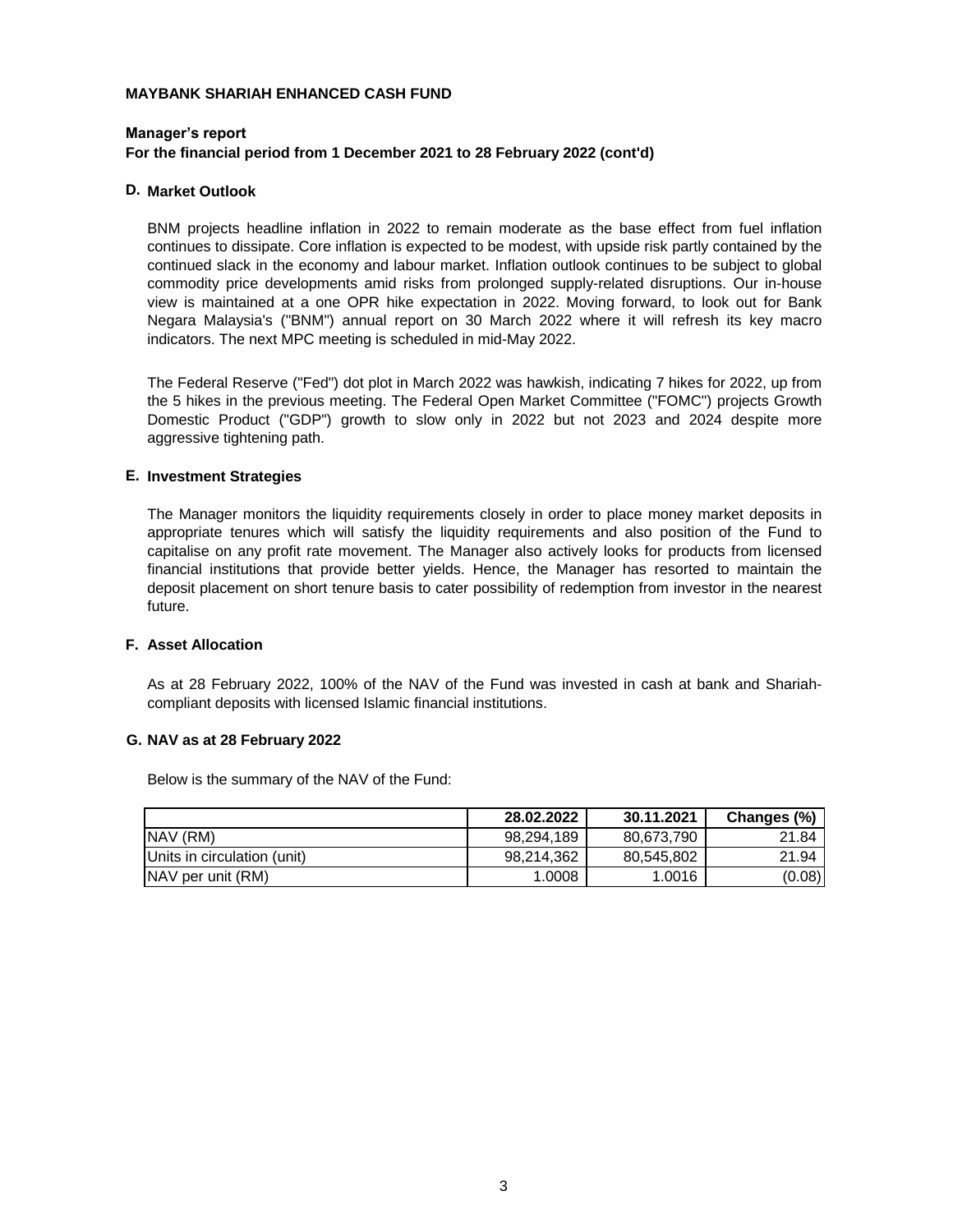## **Manager's report For the financial period from 1 December 2021 to 28 February 2022 (cont'd)**

#### **H. Soft Commissions and Rebates**

The Manager and its delegates will not retain any form of soft commissions and rebates from or otherwise share in any commission with any broker in consideration for directing dealings in the investments of the Fund unless the commission received is retained in the form of goods and services such as financial wire services and stock quotations system incidental to investment management of the Fund. All dealings with brokers are executed on best available terms.

During the financial period ended 1 December 2021 to 28 February 2022, the Manager and its delegates did not receive any rebates from the brokers or dealers but have retained soft commissions in the form of goods and services such as research materials and advisory services that assist in decision making process relating to the investment of the Fund (i.e. research materials, data and quotation services, computer hardware and software incidental to the investment management of the Fund and investment advisory services) which were of demonstrable benefits to the unitholders.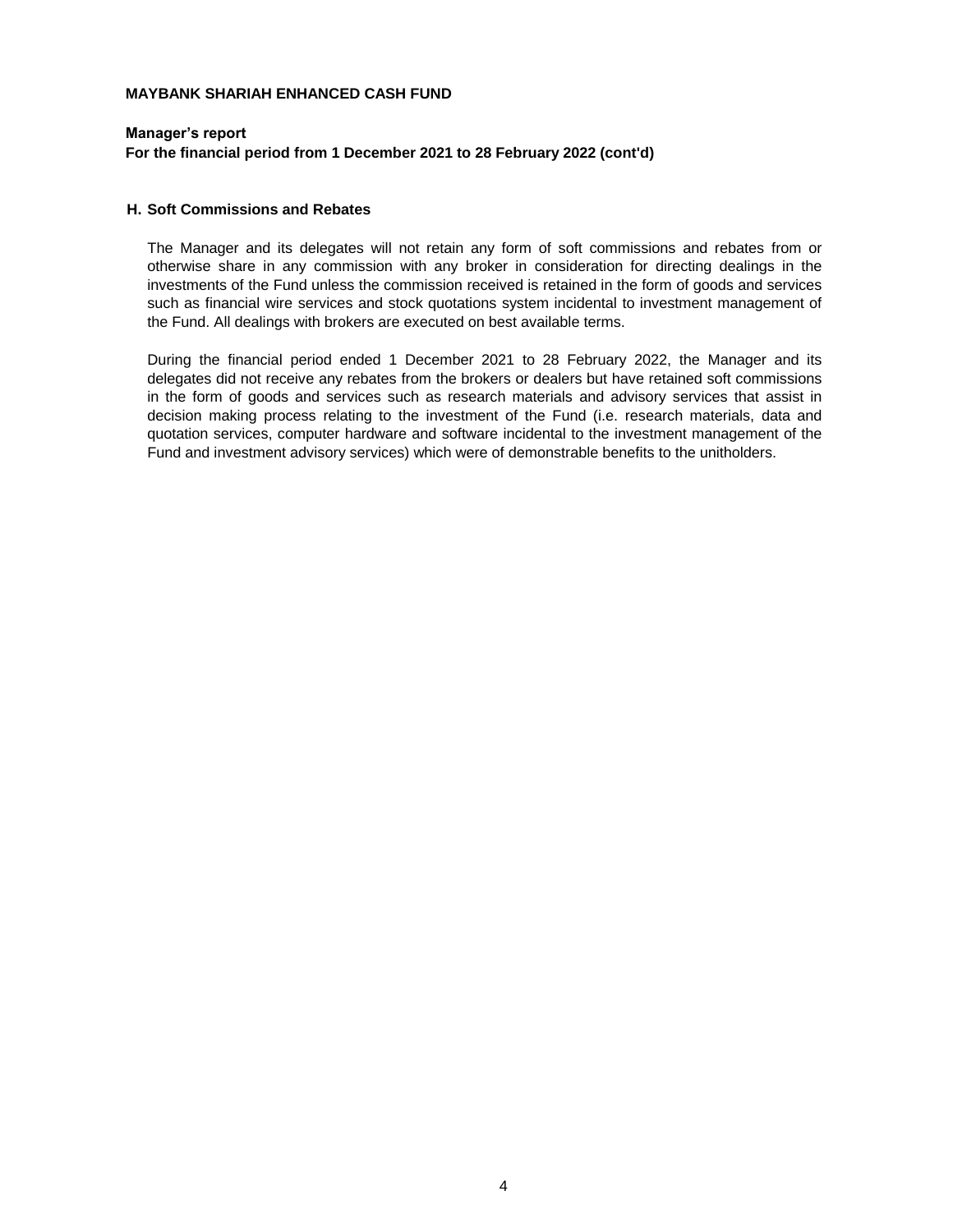# **REPORT OF THE SHARIAH ADVISER**

# **TO THE UNITHOLDERS OF MAYBANK SHARIAH ENHANCED CASH FUND FOR THE FINANCIAL PERIOD FROM 1 DECEMBER 2021 TO 28 FEBRUARY 2022**

We hereby confirm the following:

- 1. To the best of our knowledge, after having made all reasonable enquiries, Maybank Asset Management Sdn Bhd (the "Manager") has operated and managed Maybank Shriah Enhanced Cash Fund (the "Fund") during the period covered by these financial statements in accordance with the Shariah principles and complied with the applicable guidelines, rulings or decisions by the Securities Commission Malaysia pertaining to Shariah matters; and
- 2. The asset of the Fund comprise instruments that have been classified as Shariah compliant.

For and on behalf of **Maybank Islamic Berhad**

**Dr Aznan Bin Hasan** Chairman

Kuala Lumpur, Malaysia 27 April 2022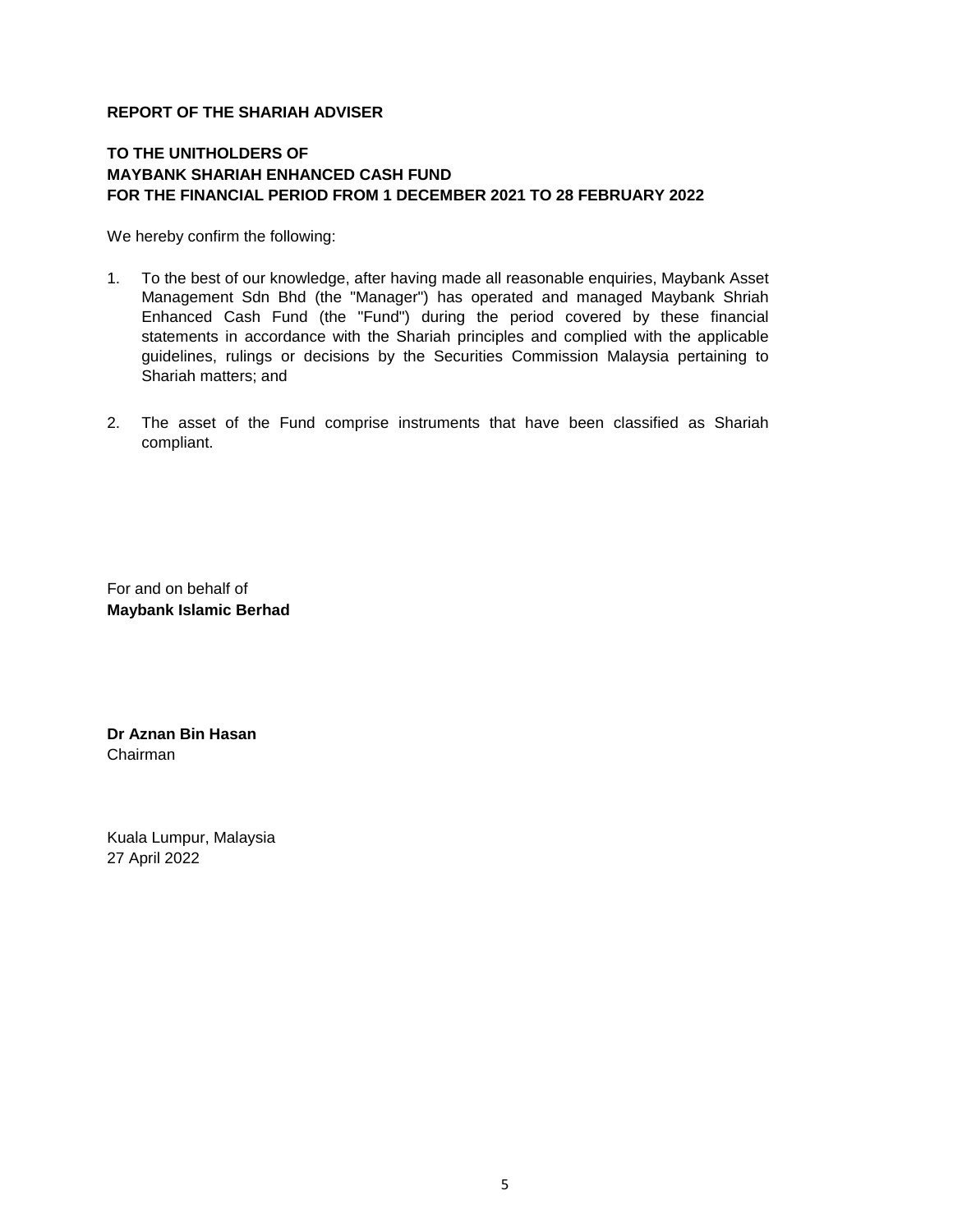# **UNAUDITED STATEMENT OF COMPREHENSIVE INCOME FOR THE FINANCIAL PERIOD FROM 1 DECEMBER 2021 TO 28 FEBRUARY 2022**

|                                                                                                                          | 01.12.2021<br>to<br>28.02.2022<br><b>RM</b> | 01.12.2020<br>to<br>28.02.2021<br><b>RM</b> |
|--------------------------------------------------------------------------------------------------------------------------|---------------------------------------------|---------------------------------------------|
| <b>INVESTMENT INCOME</b>                                                                                                 |                                             |                                             |
| Profit income                                                                                                            | 422,549                                     | 554,920                                     |
| <b>EXPENSES</b>                                                                                                          |                                             |                                             |
| Manager's fee<br>Trustee's fee<br>Shariah advisory fee<br>Auditors' remuneration<br>Tax agent's fee                      | 61,712<br>4,937<br>2,219<br>1,850<br>863    | 81,091<br>6,487<br>2,219<br>1,850<br>863    |
| Administrative expenses                                                                                                  | 1,086<br>72,667                             | 1,029<br>93,539                             |
| Net income before tax<br><b>Taxation</b><br>Net income after tax, total comprehensive<br>income for the financial period | 349,882<br>(97, 557)<br>252,325             | 461,381<br>(128, 160)<br>333,221            |
| Net income after tax is made up of the following:<br>Net realised income                                                 | 252,325<br>252,325                          | 333,221<br>333,221                          |
| Distributions for the financial period:<br>Net distribution<br>Net distribution per unit (sen)                           | 358,916<br>0.33                             | 286,441<br>0.21                             |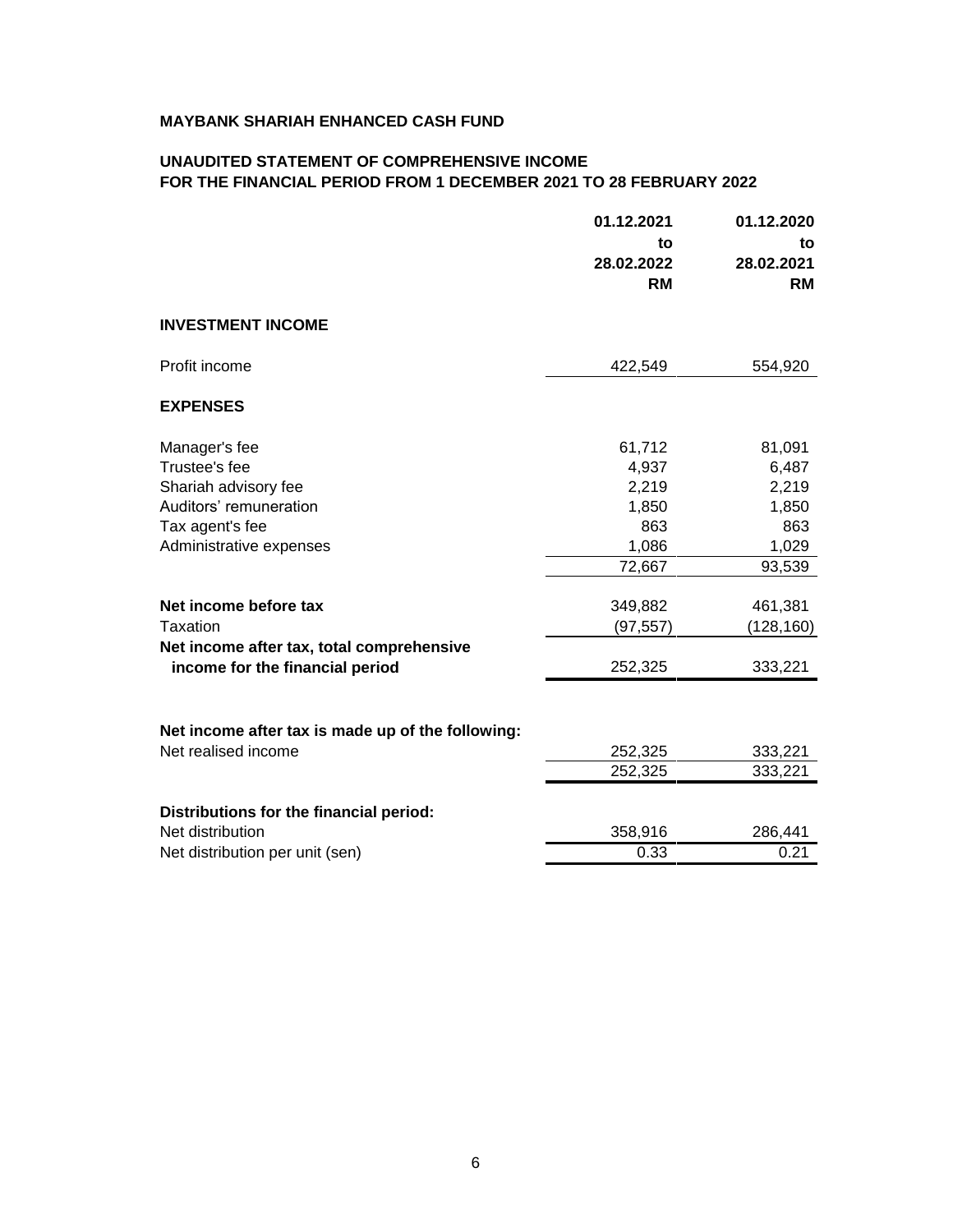# **UNAUDITED STATEMENT OF FINANCIAL POSITION AS AT 28 FEBRUARY 2022**

|                                                         | 28.02.2022<br><b>RM</b> | 30.11.2021<br><b>RM</b> |
|---------------------------------------------------------|-------------------------|-------------------------|
| <b>ASSETS</b>                                           |                         |                         |
| Shariah-compliant deposits with licensed                |                         |                         |
| financial institutions                                  | 98,008,132              | 80,463,498              |
| Profit income receivables                               | 4,665                   | 3,754                   |
| Cash at bank                                            | 1,226                   | 740                     |
| Tax recoverable                                         | 326,630                 | 253,510                 |
| <b>TOTAL ASSETS</b>                                     | 98,340,653              | 80,721,502              |
| <b>LIABILITIES</b>                                      |                         |                         |
| Amount due to Manager                                   | 18,893                  | 17,439                  |
| Amount due to Trustee                                   | 1,511                   | 1,479                   |
| Other payables and accruals                             | 26,060                  | 28,794                  |
| <b>TOTAL LIABILITIES</b>                                | 46,464                  | 47,712                  |
| NET ASSET VALUE ("NAV") OF THE FUND                     | 98,294,189              | 80,673,790              |
| <b>EQUITY</b>                                           |                         |                         |
| Unitholders' capital                                    | 86,924,657              | 69,197,667              |
| Retained earnings                                       | 11,369,532              | 11,476,123              |
| <b>NET ASSETS ATTRIBUTABLE TO</b><br><b>UNITHOLDERS</b> | 98,294,189              | 80,673,790              |
| <b>NUMBER OF UNITS IN CIRCULATION (UNIT)</b>            | 98,214,362              | 80,545,802              |
| <b>NAV PER UNIT (RM)</b>                                | 1.0008                  | 1.0016                  |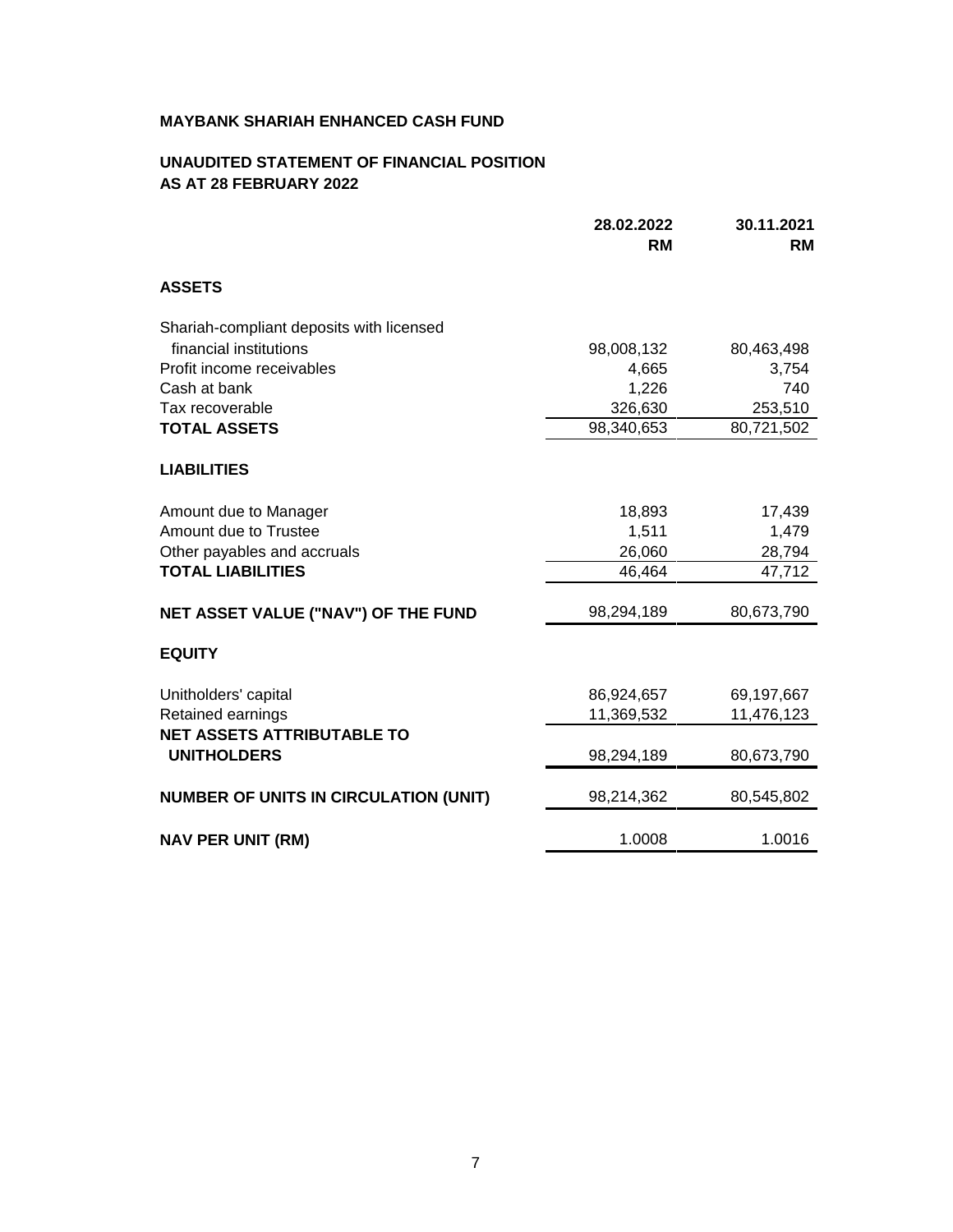# **UNAUDITED STATEMENT OF CHANGES IN EQUITY FOR THE FINANCIAL PERIOD FROM 1 DECEMBER 2021 TO 28 FEBRUARY 2022**

|                                                  | Unitholders'<br>capital<br><b>RM</b> | <b>Retained</b><br>earnings<br><b>RM</b> | Total<br>equity<br><b>RM</b> |
|--------------------------------------------------|--------------------------------------|------------------------------------------|------------------------------|
| At 1 December 2021<br>Total comprehensive income | 69,197,667                           | 11,476,123                               | 80,673,790                   |
| for the financial period                         |                                      | 252,325                                  | 252,325                      |
| Creation of units                                | 43,260,943                           |                                          | 43,260,943                   |
| Reinvestment of units                            | 75,289                               |                                          | 75,289                       |
| Cancellation of units                            | (25,609,242)                         |                                          | (25,609,242)                 |
| <b>Distributions</b>                             |                                      | (358, 916)                               | (358, 916)                   |
| At 28 February 2022                              | 86,924,657                           | 11,369,532                               | 98,294,189                   |
| At 1 December 2020<br>Total comprehensive income | 100,274,555                          | 11,463,657                               | 111,738,212                  |
| for the financial period                         |                                      | 333,221                                  | 333,221                      |
| Creation of units                                | 39,052,837                           |                                          | 39,052,837                   |
| Reinvestment of units                            | 113,108                              |                                          | 113,108                      |
| Cancellation of units                            | (16,802,948)                         |                                          | (16,802,948)                 |
| <b>Distributions</b>                             | (21, 627)                            | (264,814)                                | (286, 441)                   |
| At 28 February 2021                              | 122,615,925                          | 11,532,064                               | 134,147,989                  |